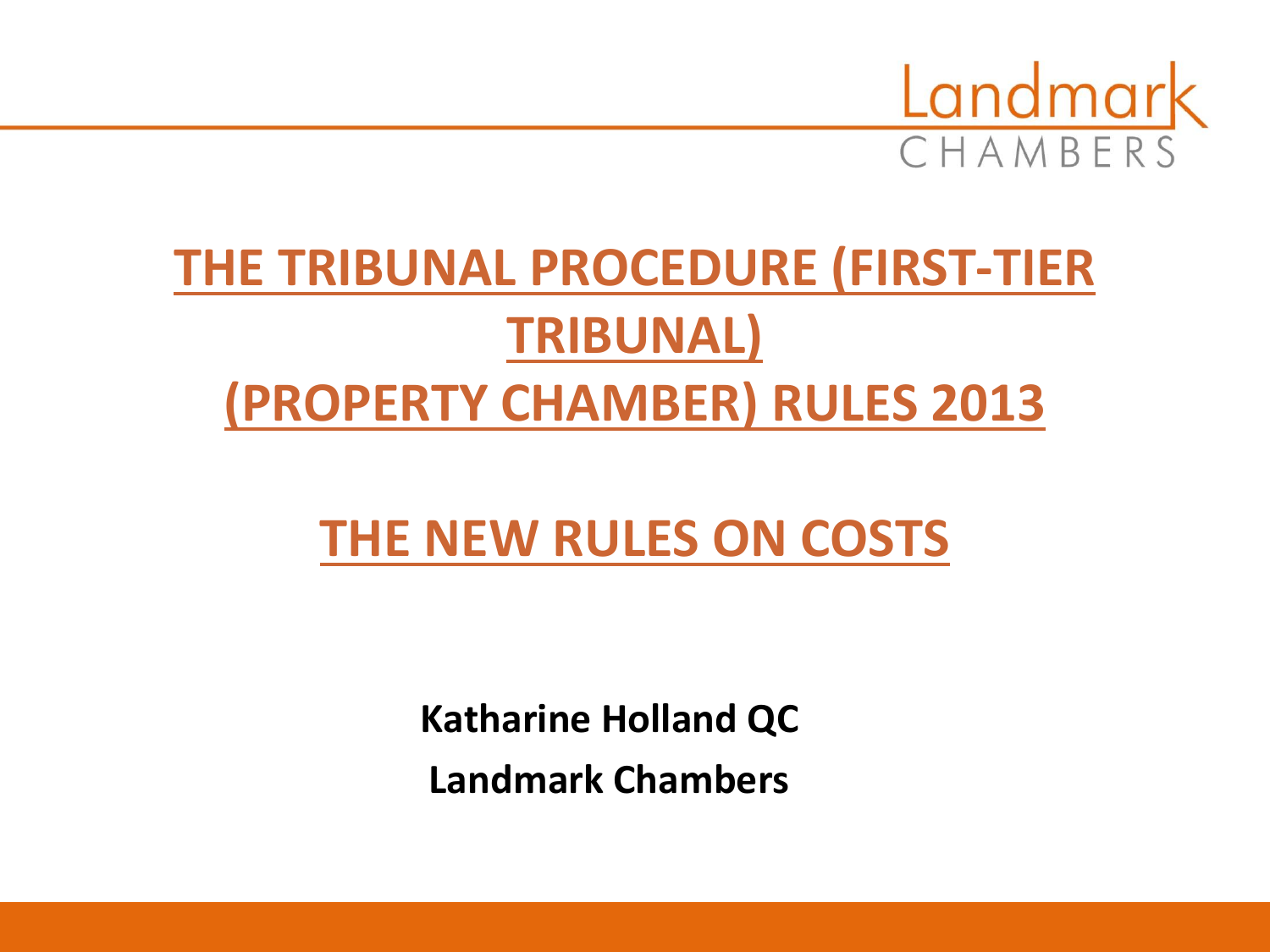The fundamental features of the changes in relation to costs under the 2013 Rules are:-

- The former £500 ceiling which governed the LVT's power to award costs in paragraph 10 of Schedule 12 to the Commonhold and Leasehold Reform Act 2002 has now disappeared in England.
- So too has the test that such costs would only be awarded where a party's conduct is frivolous or vexatious or otherwise an abuse of process.

The new rules on costs are set out in Rule 13 of the 2013 Rules and they contain a variety of provisions regarding the procedure applicable to the new jurisdiction on costs.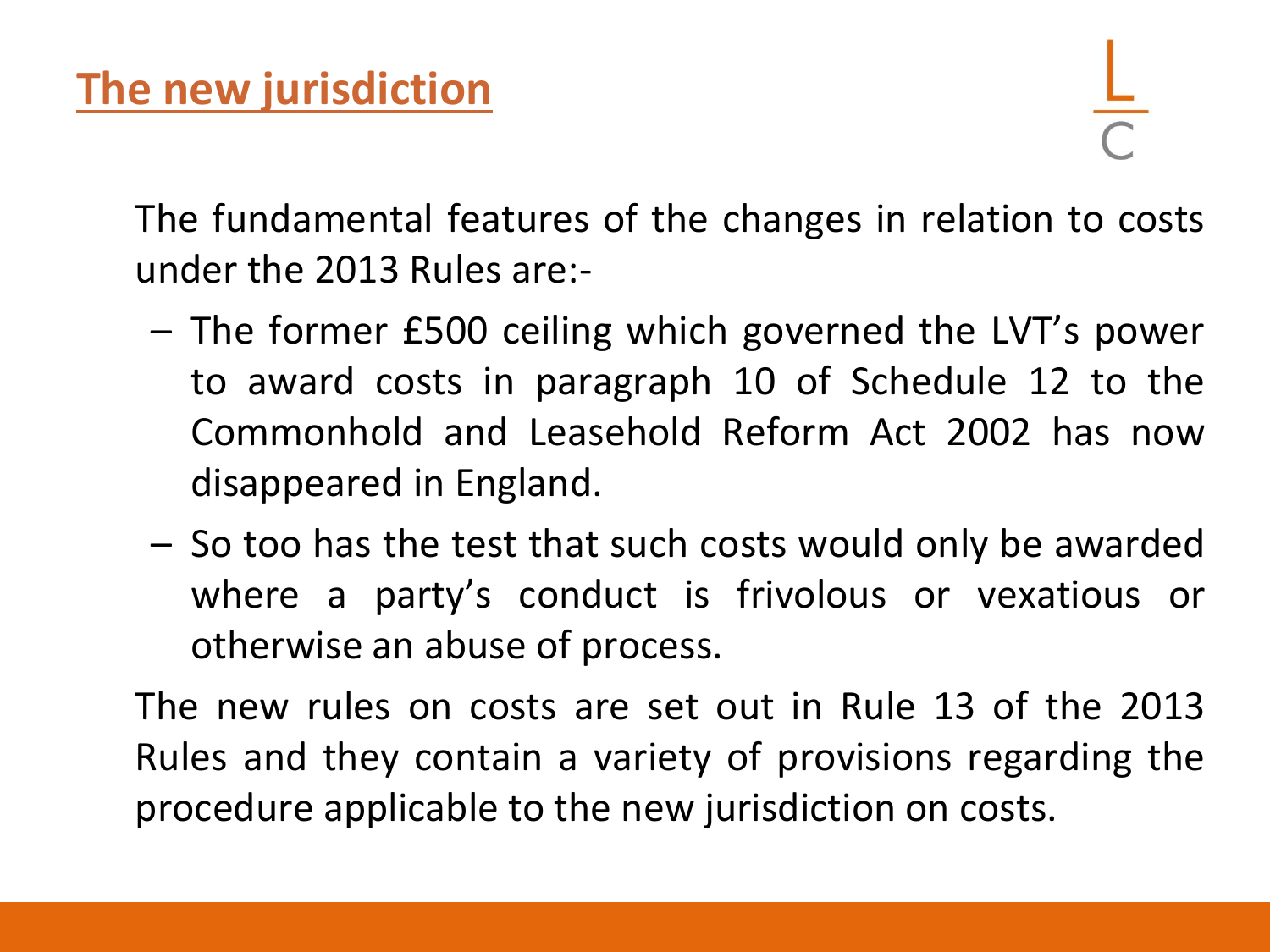The new costs regime from the First-tier Tribunal is therefore a move away from a costs regime where there was no costshifting at all (save for the £500 limit jurisdiction) to a regime where generally an award of costs may be made where costs have been incurred as a result of a party's unreasonable conduct or a representative's unreasonable conduct or in 'wasted costs' situations.

The changes brought about by the new Rules were the result of a recommendation in the Report of the Costs Review Group to the Senior President of the Tribunal of December 2011.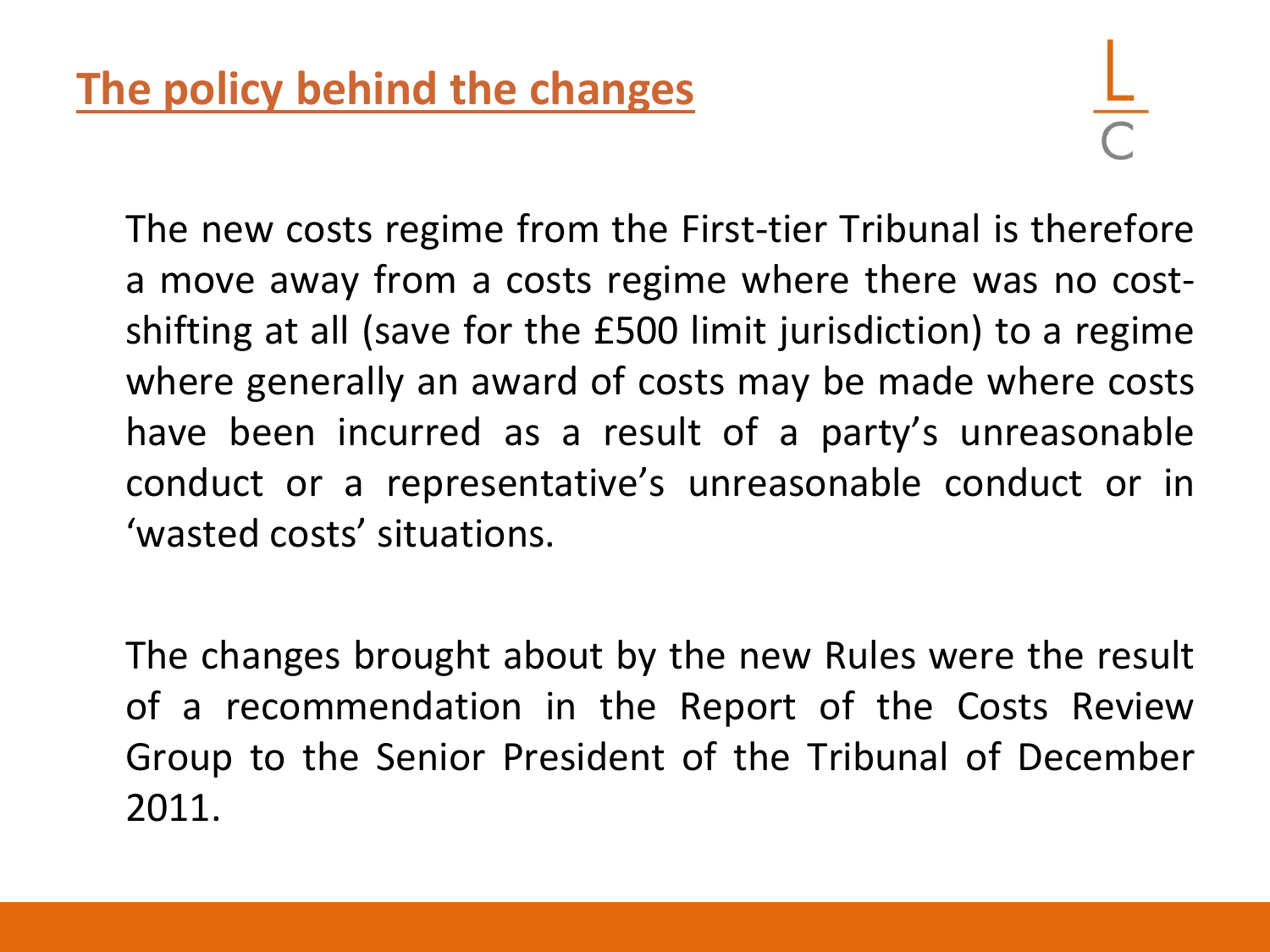The policy behind the changes was explained in paragraph 28 of the Report as follows:-

"*28. … an award of costs may be made only where costs have been incurred as a result of a party's or representative's unreasonable conduct. This tends to be used in tribunals exercising jurisdiction between citizens and the State where the nature of the proceedings is such that legal representation, although not necessarily expected, is more common and where the proceedings may be lengthy so that substantial costs can be incurred. Even where legal representation is common to both sides, it tends to be used in the regulatory field where even in the Courts costs do not necessarily follow the event. It is also used in citizen v citizen jurisdictions when legal representations, although not necessarily expected, is fairly common but where it is considered that the parties are likely not to have equal means."*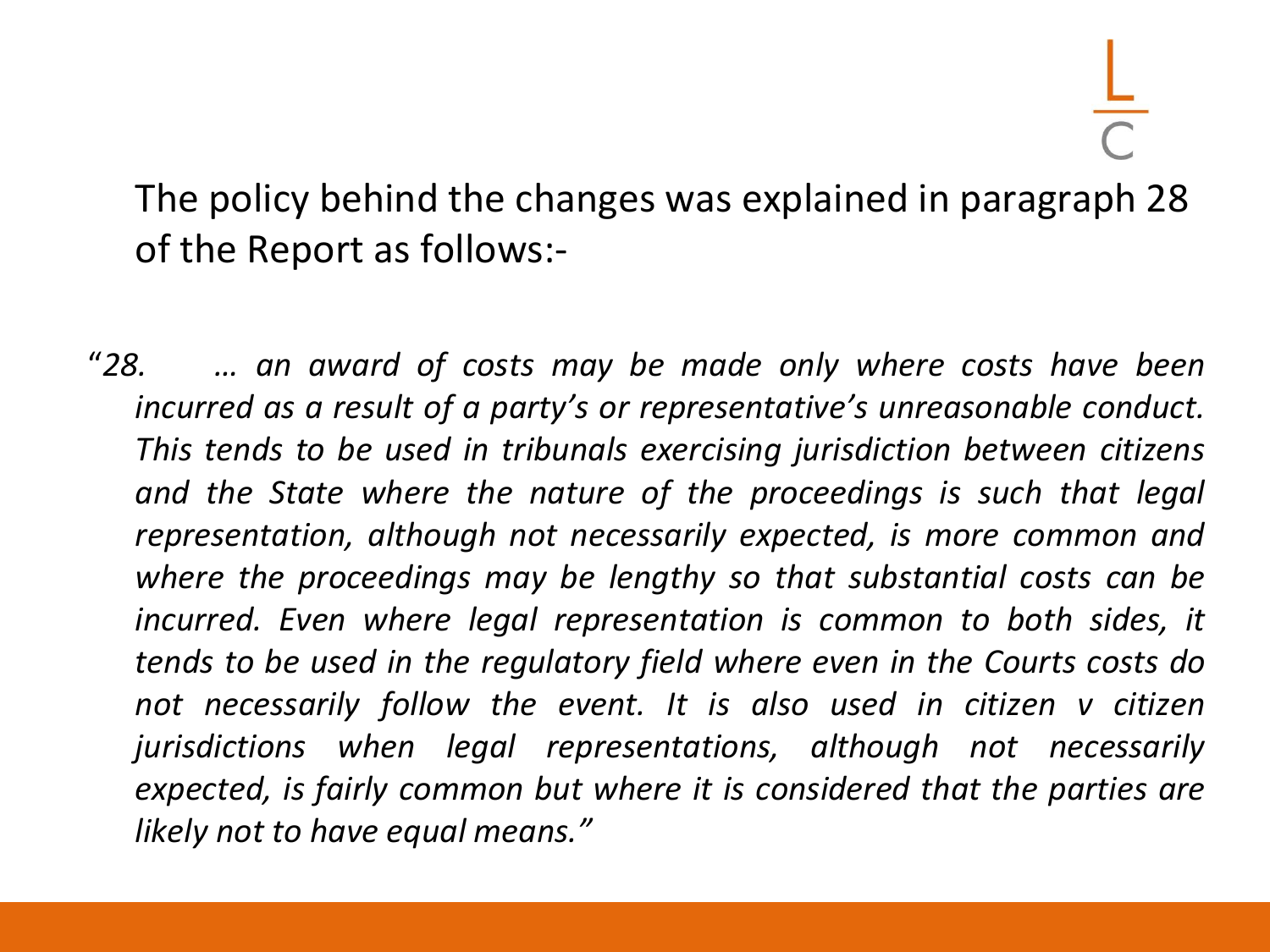**The source of the new jurisdiction**

The source of the new jurisdiction is section 29(4) of the Tribunal Courts and Enforcement Act 2007, the provisions of which are as follows:-

"*Costs or expenses* 

*(1) The costs of and incidental to— (a) all proceedings in the First-tier Tribunal, and (b) all proceedings in the Upper Tribunal, shall be in the discretion of the Tribunal in which the proceedings take place.*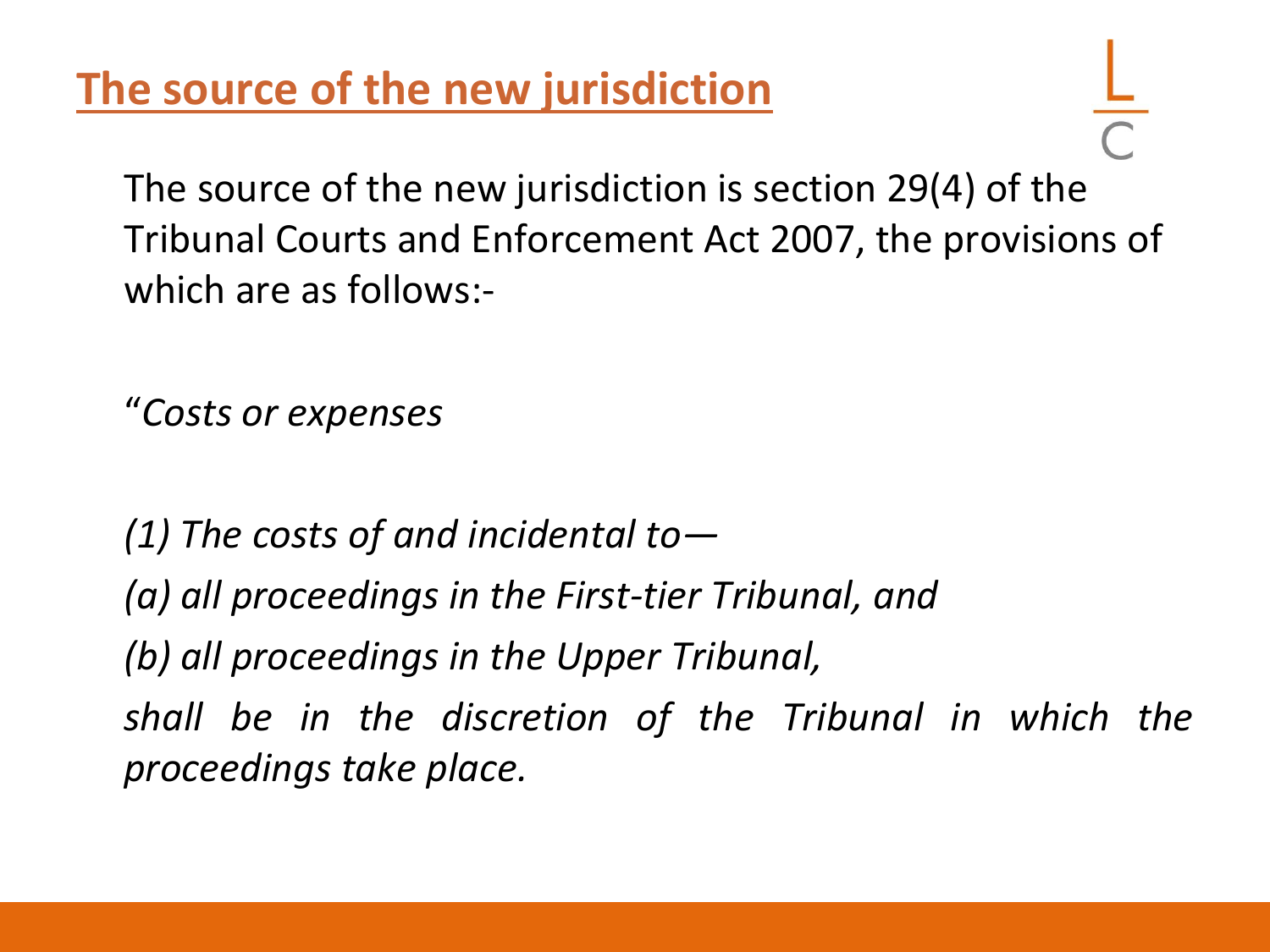*(2)The relevant Tribunal shall have full power to determine by whom and to what extent the costs are to be paid.*

*(3) Subsections (1) and (2) have effect subject to Tribunal Procedure Rules.*

*(4) In any proceedings mentioned in subsection (1), the relevant Tribunal may—*

*(a) disallow, or*

*(b) (as the case may be) order the legal or other representative concerned to meet,*

*the whole of any wasted costs or such part of them as may be determined in accordance with Tribunal Procedure Rules.*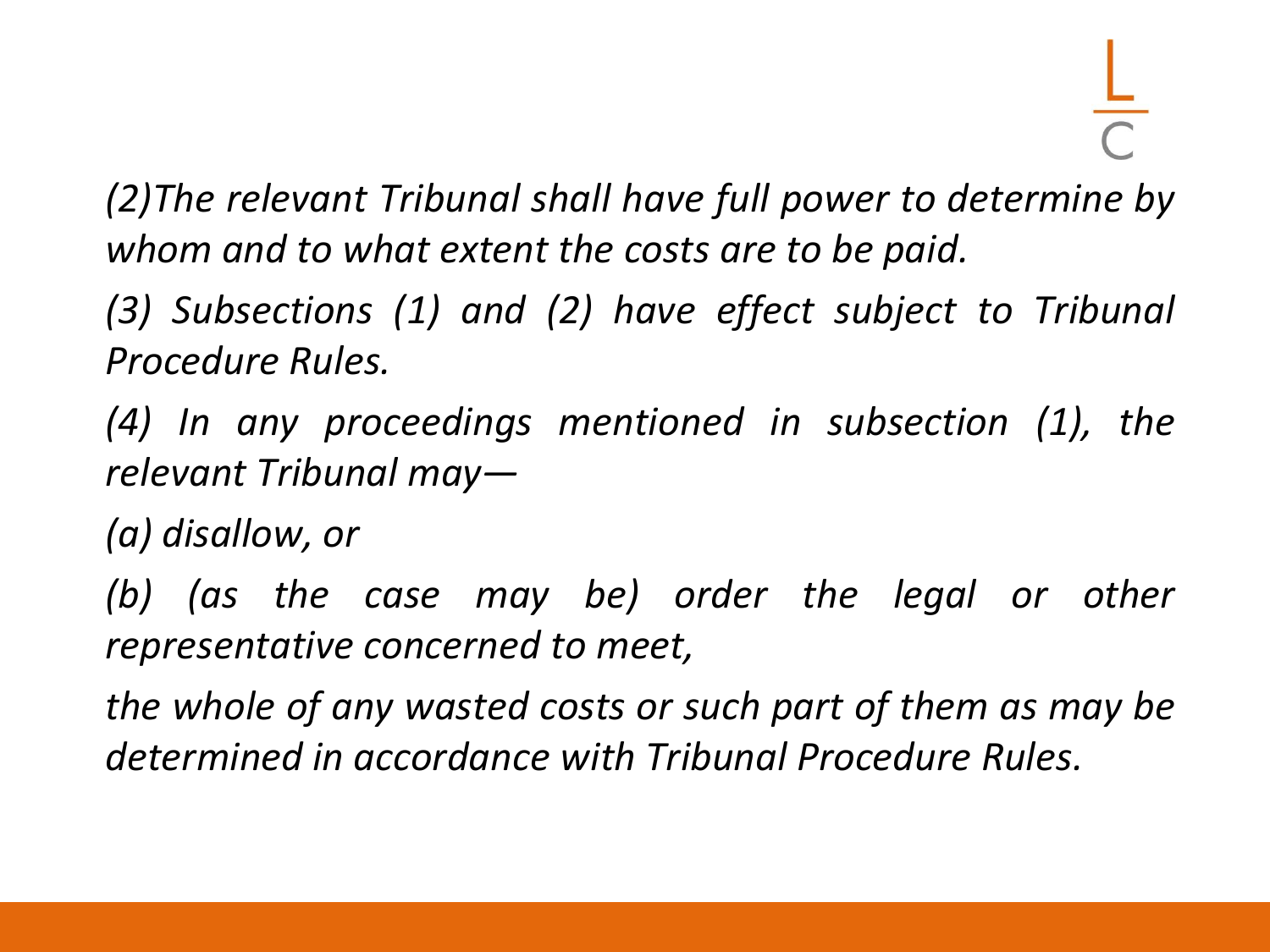*(5) In subsection (4) "wasted costs" means any costs incurred by a party—*

*(a) as a result of any improper, unreasonable or negligent act or omission on the part of any legal or other representative or any employee of such a representative, or*

*(b) which, in the light of any such act or omission occurring after they were incurred, the relevant Tribunal considers it is unreasonable to expect that party to pay.*

*(6) In this section "legal or other representative", in relation to a party to proceedings, means any person exercising a right of audience or right to conduct the proceedings on his behalf.*

*(7) In the application of this section in relation to Scotland, any reference in this section to costs is to be read as a reference to expenses."*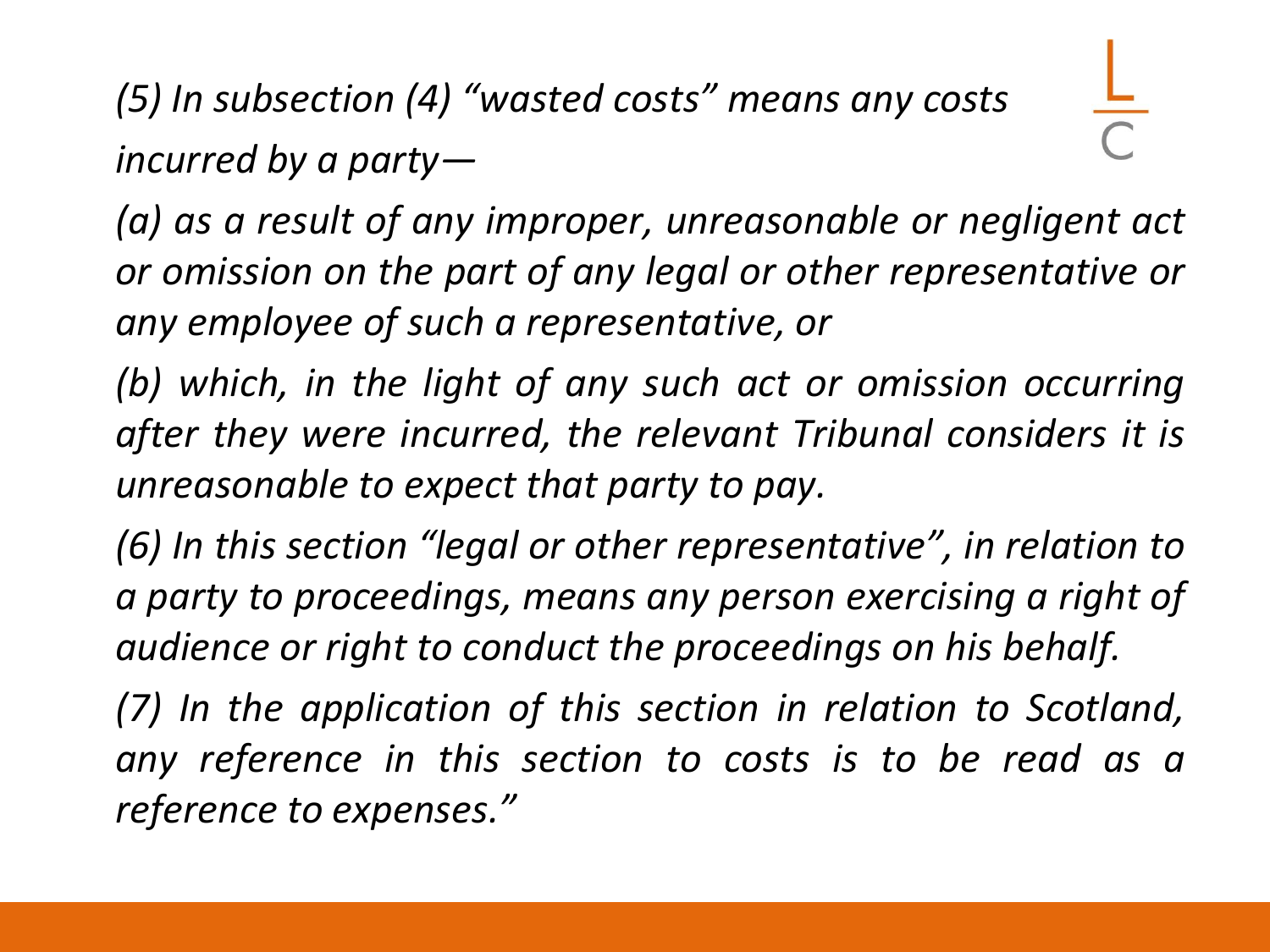Pursuant to this provision, Rule 13(1) now allows:-

"*(1) The Tribunal may make an order in respect of costs only— (a) under [section](http://login.westlaw.co.uk/maf/wluk/app/document?src=doc&linktype=ref&context=67&crumb-action=replace&docguid=IDA6521D1433911DCB016F6FD952C4D97) [29\(4\)](http://login.westlaw.co.uk/maf/wluk/app/document?src=doc&linktype=ref&context=67&crumb-action=replace&docguid=IDA6521D1433911DCB016F6FD952C4D97) of the 2007 Act (wasted costs) and the costs incurred in applying for such costs;*

*(b) if a person has acted unreasonably in bringing, defending or conducting proceedings in—*

*(i) an agricultural land and drainage case,*

*(ii) a residential property case, or*

*(iii) a leasehold case; or*

*(c) in a land registration case.*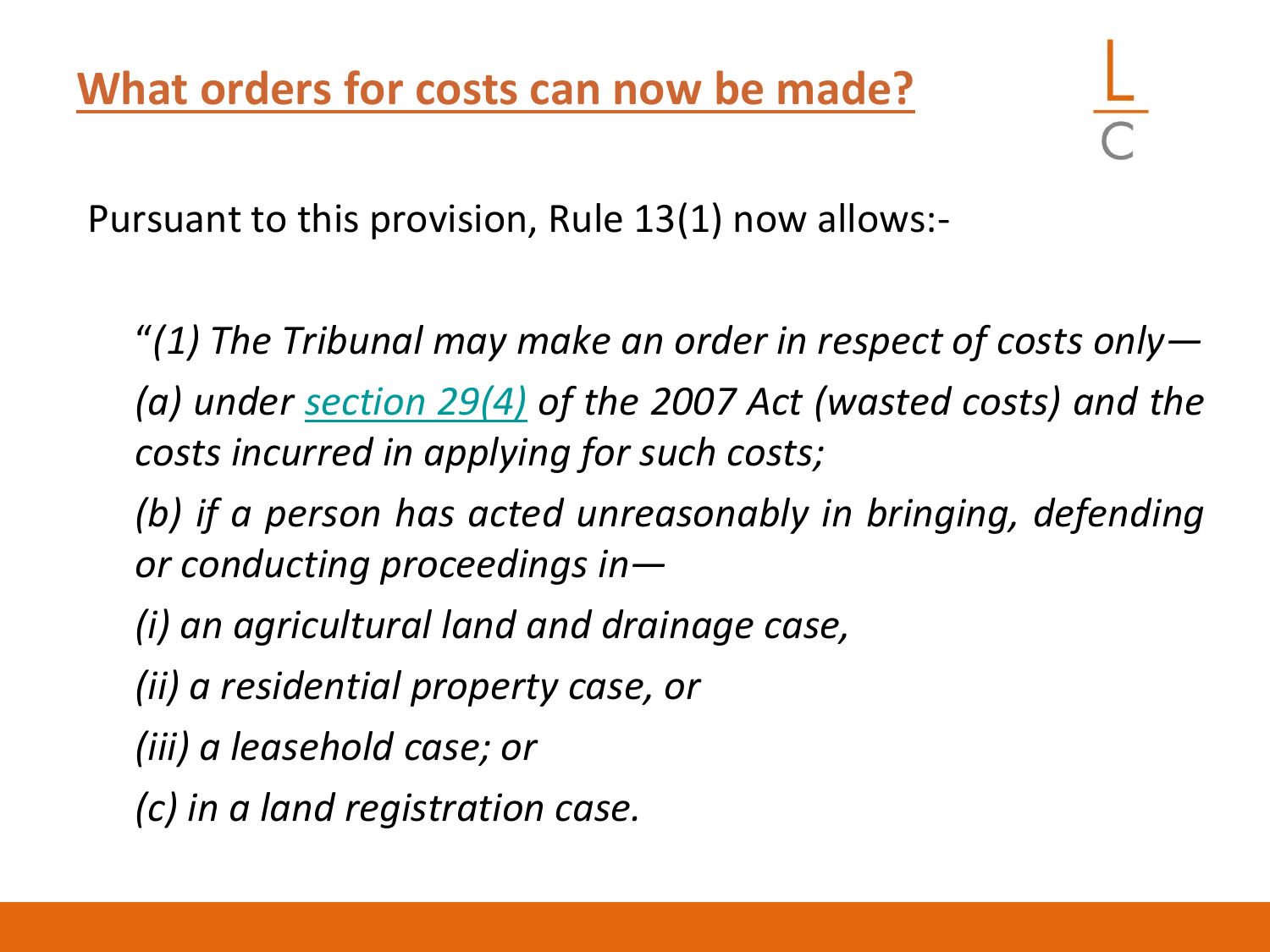In relation to the specified categories of cases:-

*"agricultural land and drainage case"* means:-

*"any case in respect of which the Tribunal has jurisdiction conferred—*

*(a) by or under any enactment specified in section 6A(2) of the Agriculture (Miscellaneous Provisions) Act 1954; or (b) by the Hill Farming Act 1946;"*

*"residential property case"* means:-

*"a case in respect of which the Tribunal has jurisdiction conferred by or under the 1983 Act, the Housing Act 1985 or the 2004 Act;"*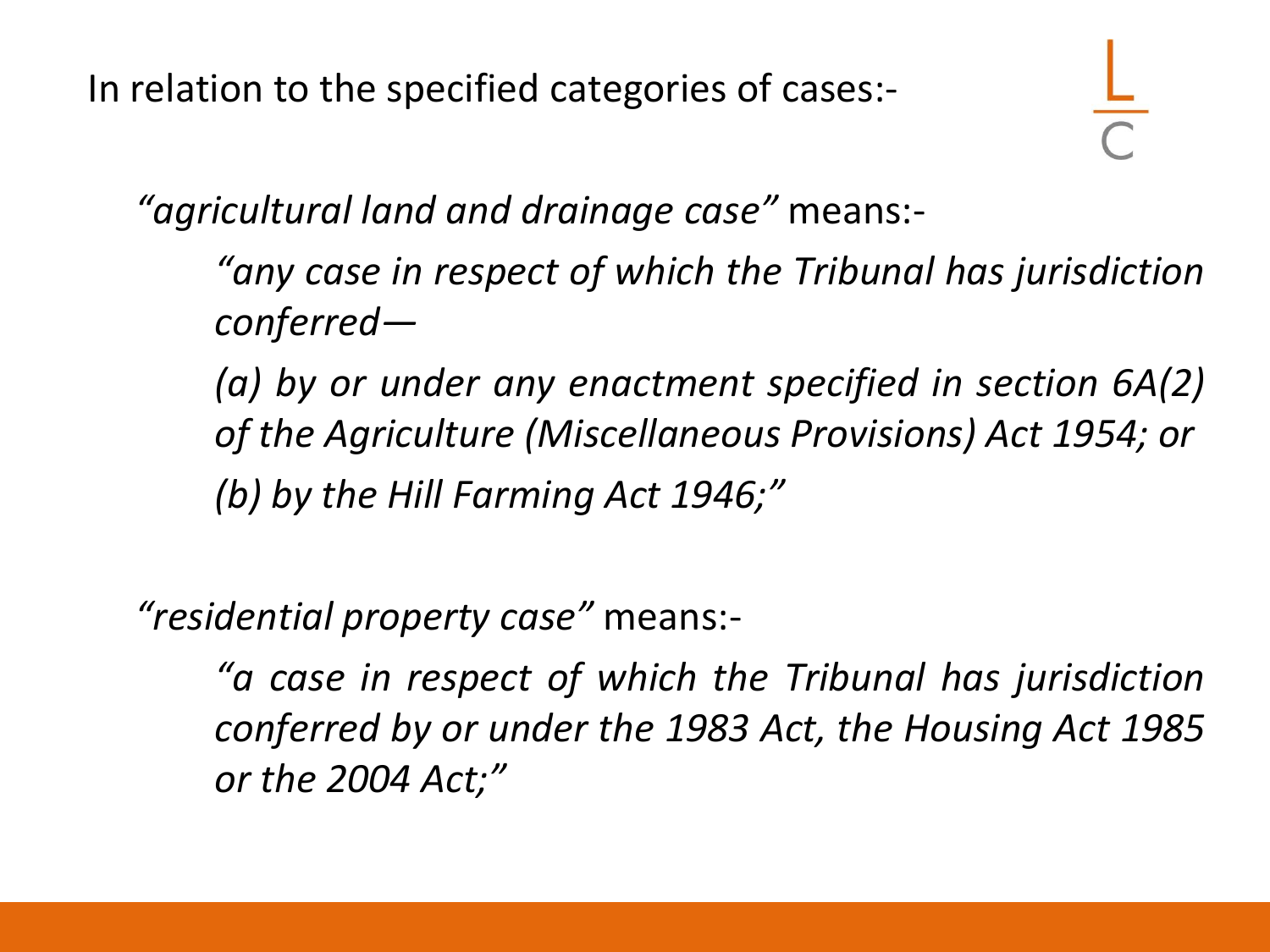*""leasehold case"* means:-

*"a case in respect of which the Tribunal has jurisdiction under any of the enactments specified in section 176A (2) of the Commonhold and Leasehold Reform Act 2002;"*

*""land registration case"* means:-

*"a case in respect of which the Tribunal has jurisdiction under the 2002 LR Act;"*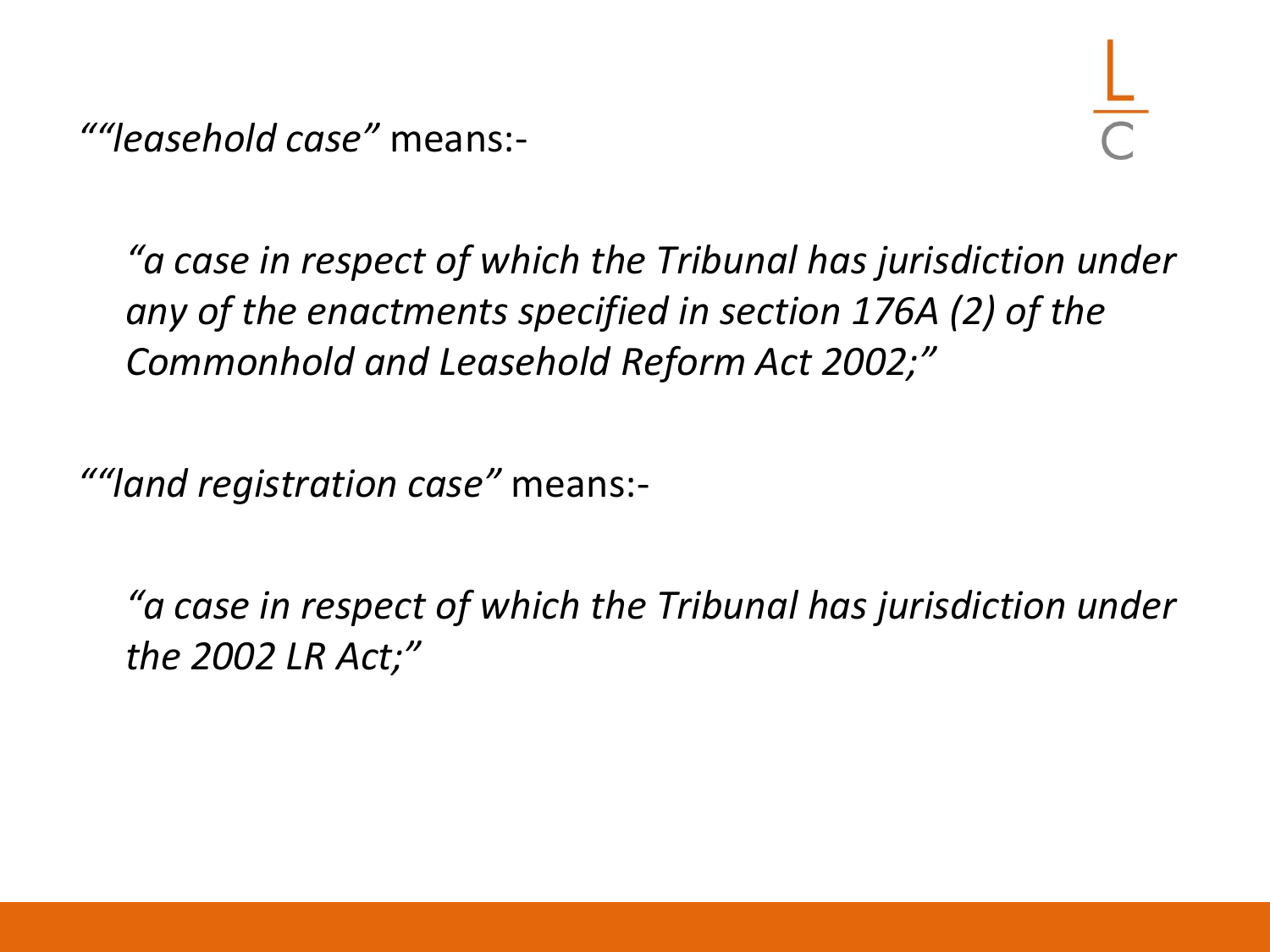**What costs are within the "acted unreasonably" category of costs under Rule 13(1) (b)**

The classic cases will be

- the unwarranted last minute application for an adjournment situation;
- an unreasonable failure to comply with directions, such that if a party has been put to expense in obtaining compliance with a direction from another party, he should now be able to recover the expense incurred in securing such compliance.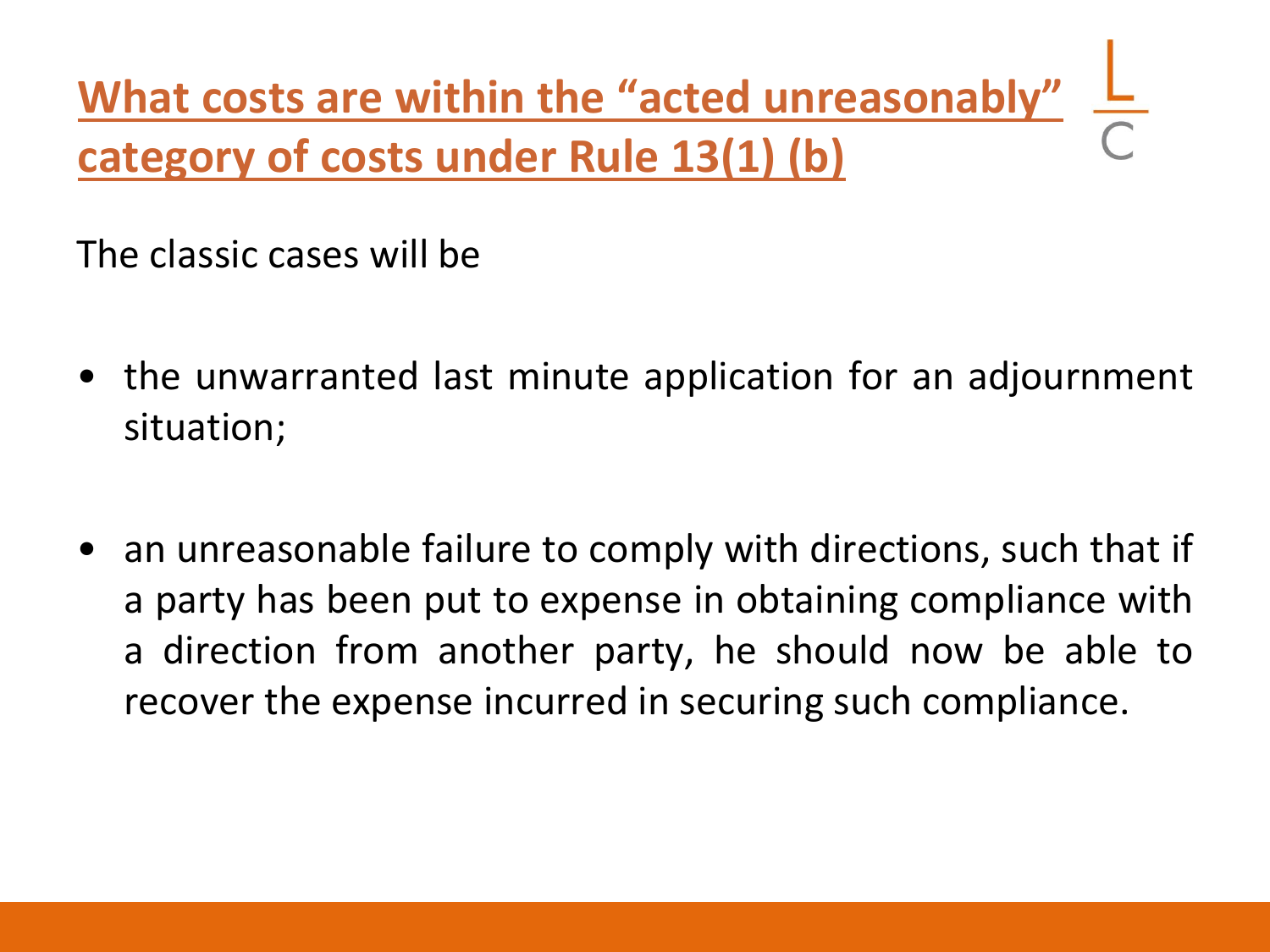Rule 13 (2) provides that the Tribunal may make an order requiring a party to reimburse to any other part the whole or part of the amount of any fee paid by the other party which has not been remitted by the Lord Chancellor.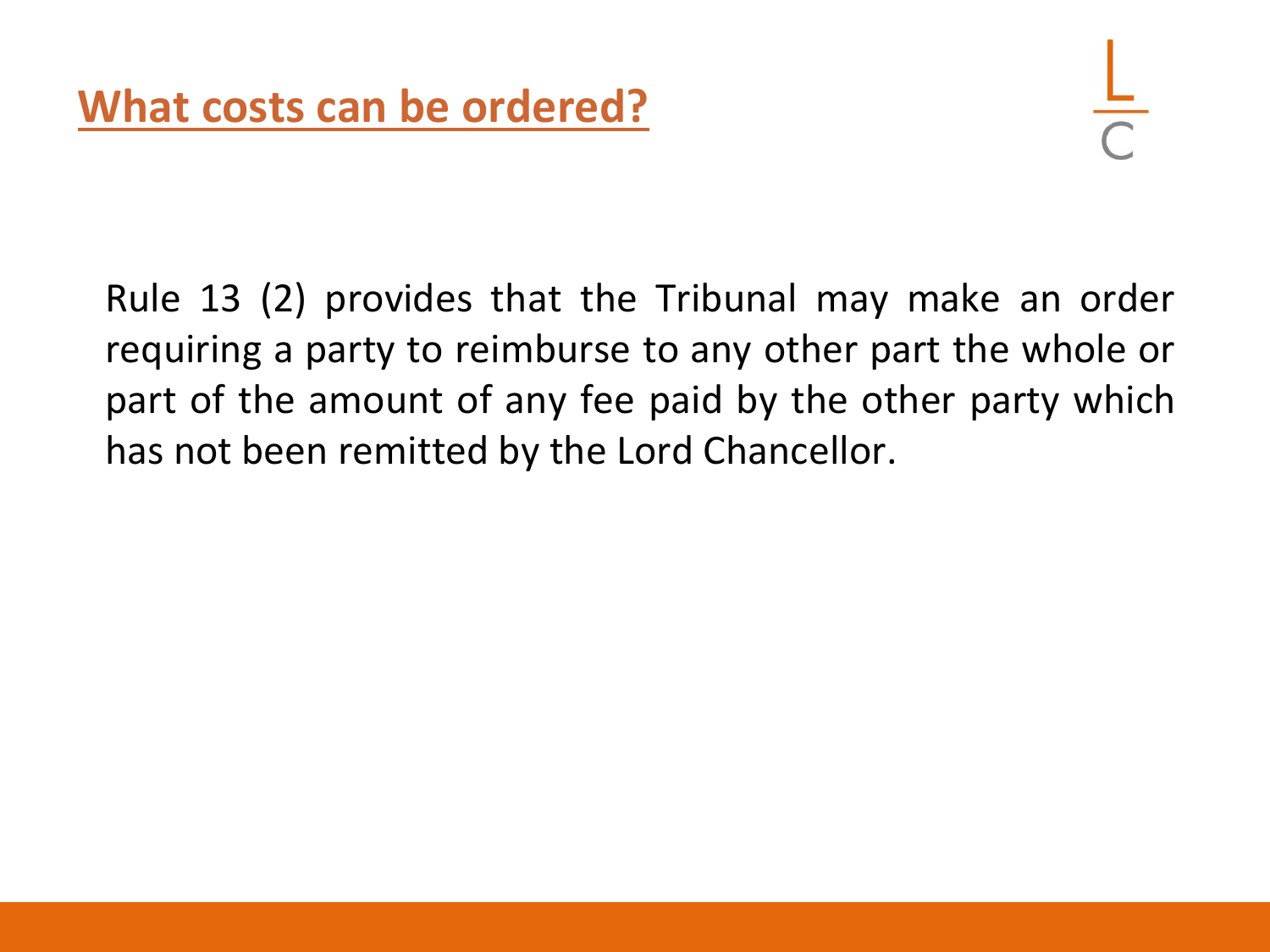## **Can the Tribunal make an order of its own initiative?**

Rule 13(3) provides that the Tribunal may make an order under this rule on an application or on its own initiative.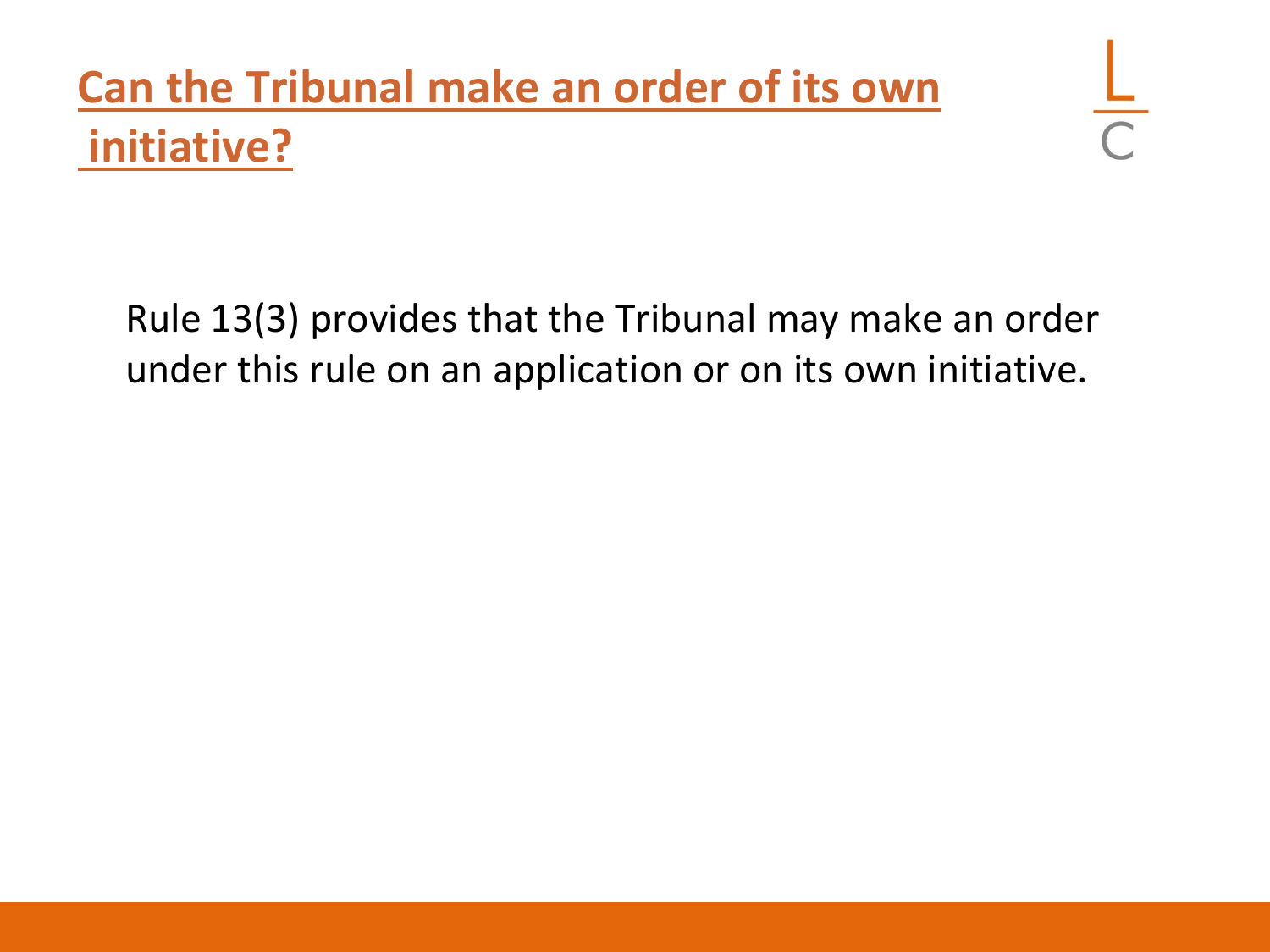Rule 13(4) provides that:-

*"(4) A person making an application for an order for costs— (a) must, unless the application is made orally at a hearing, send or deliver an application to the Tribunal and to the person against whom the order is sought to be made; and (b) may send or deliver together with the application a schedule of the costs claimed in sufficient detail to allow summary assessment of such costs by the Tribunal."*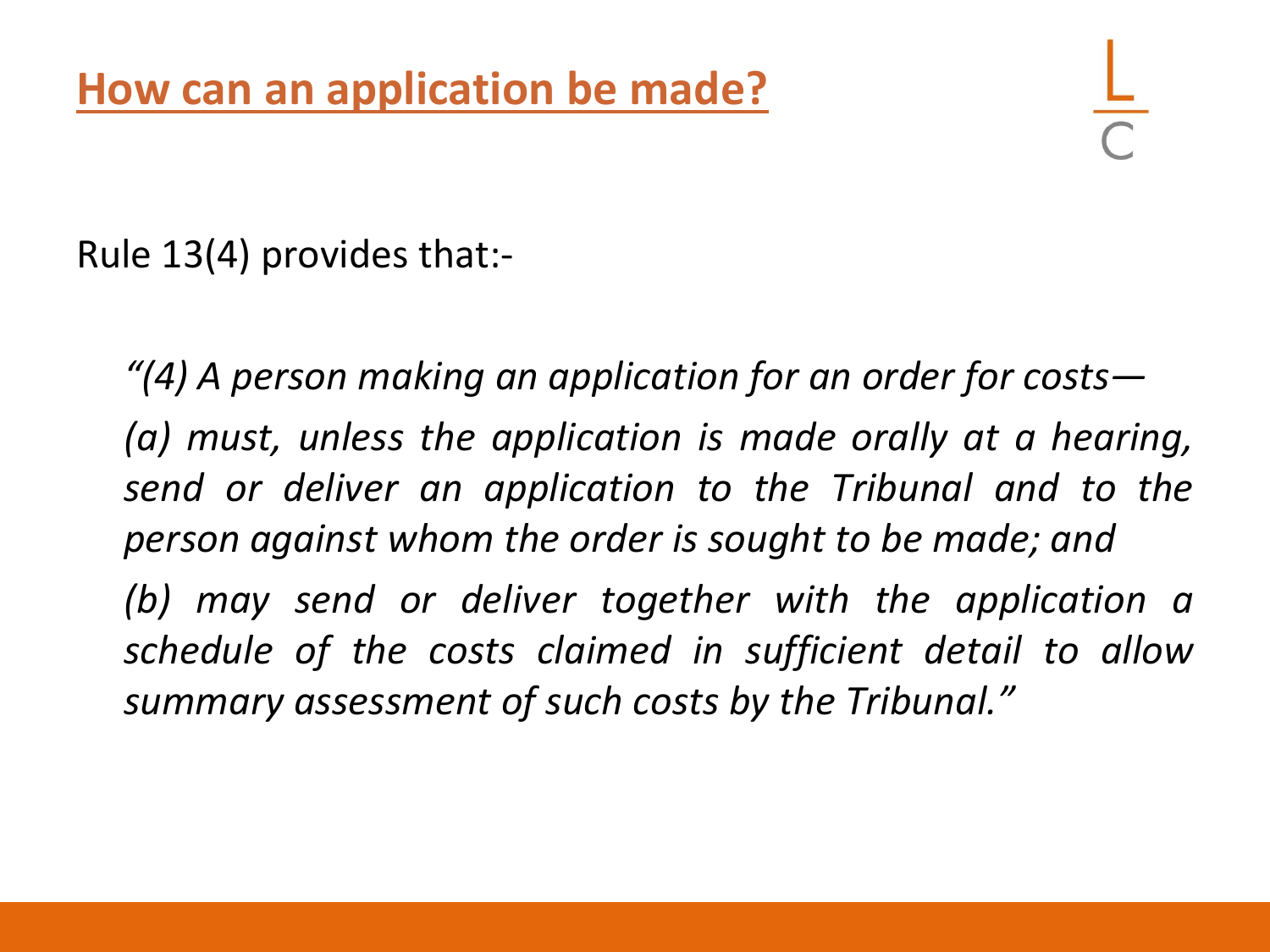Rule 13(5) provides that:-

*"(5) An application for an order for costs may be made at any time during the proceedings but must be made within 28 days after the date on which the Tribunal sends—*

*(a) a decision notice recording the decision which finally disposes of all issues in the proceedings; or*

*(b) notice of consent to a withdrawal under [rule](http://login.westlaw.co.uk/maf/wluk/app/document?src=doc&linktype=ref&context=67&crumb-action=replace&docguid=ICA8DB760C4EB11E2A758F318F7DEECCA) [22](http://login.westlaw.co.uk/maf/wluk/app/document?src=doc&linktype=ref&context=67&crumb-action=replace&docguid=ICA8DB760C4EB11E2A758F318F7DEECCA) (withdrawal) which ends the proceedings."*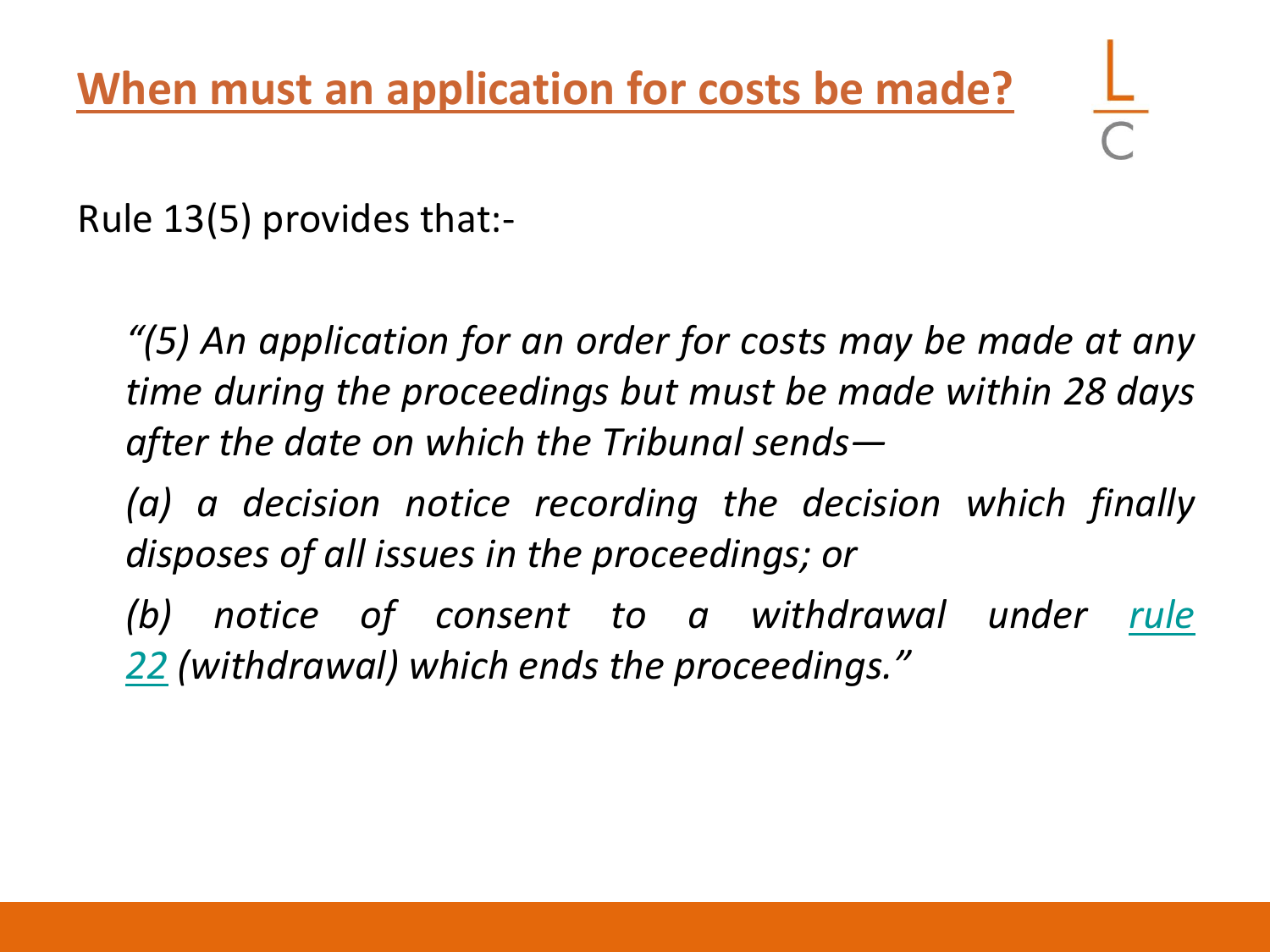**Must a party have the opportunity to be heard before an order for costs is made against the party?** 

Rule 13(6) provides that:-

*"(6) The Tribunal may not make an order for costs against a person (the "paying person") without first giving that person an opportunity to make representations."*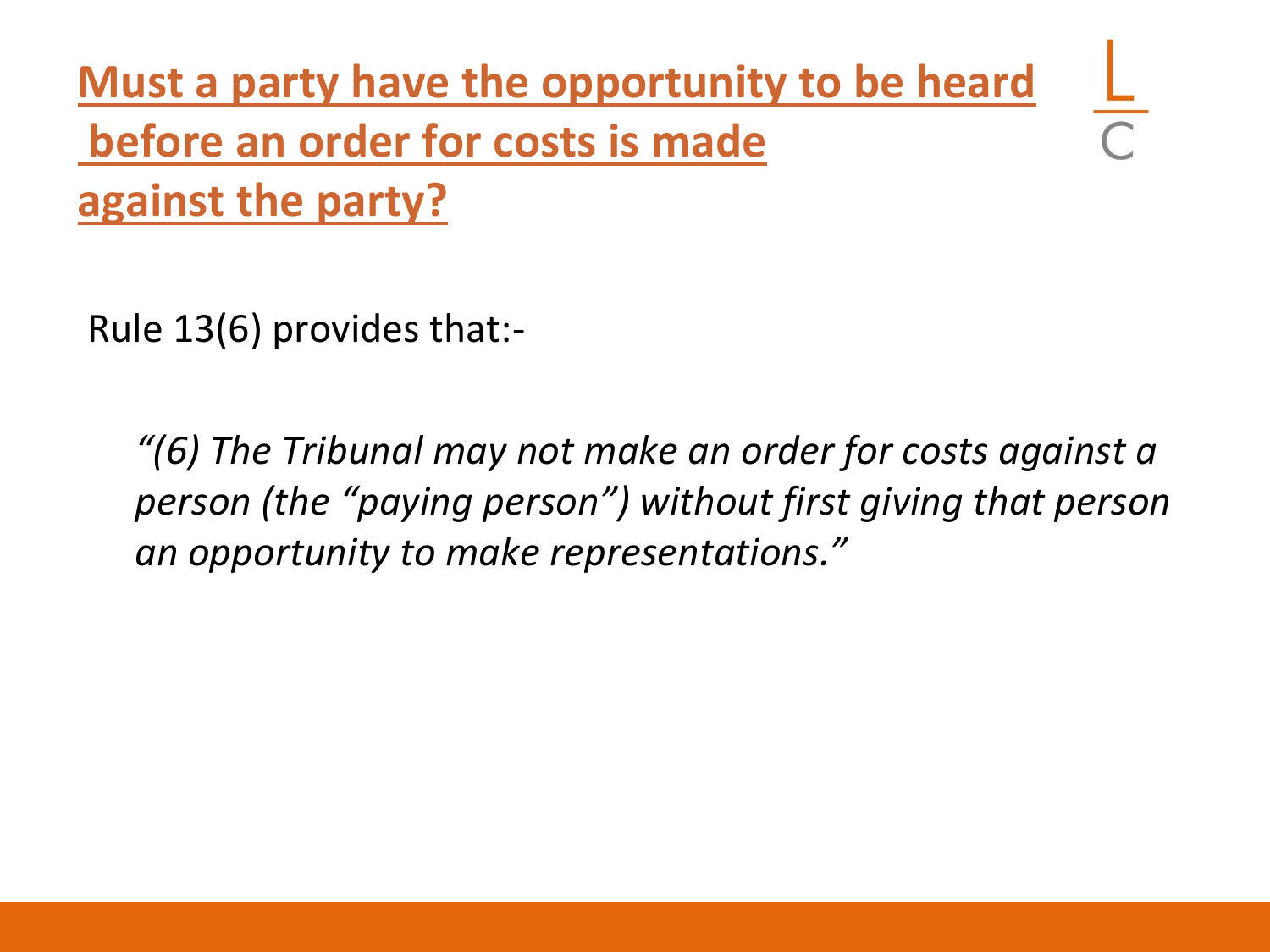**How will the amount of costs be determined?**

Rule 13(7) provides that:-

*"(7) The amount of costs to be paid under an order under this rule may be determined by—*

*(a) summary assessment by the Tribunal;*

*(b) agreement of a specified sum by the paying person and the person entitled to receive the costs (the "receiving person");*

*(c) detailed assessment of the whole or a specified part of the costs (including the costs of the assessment) incurred by the receiving person by the Tribunal or, if it so directs, on an application to a county court; and such assessment is to be on the standard basis or, if specified in the costs order, on the indemnity basis."*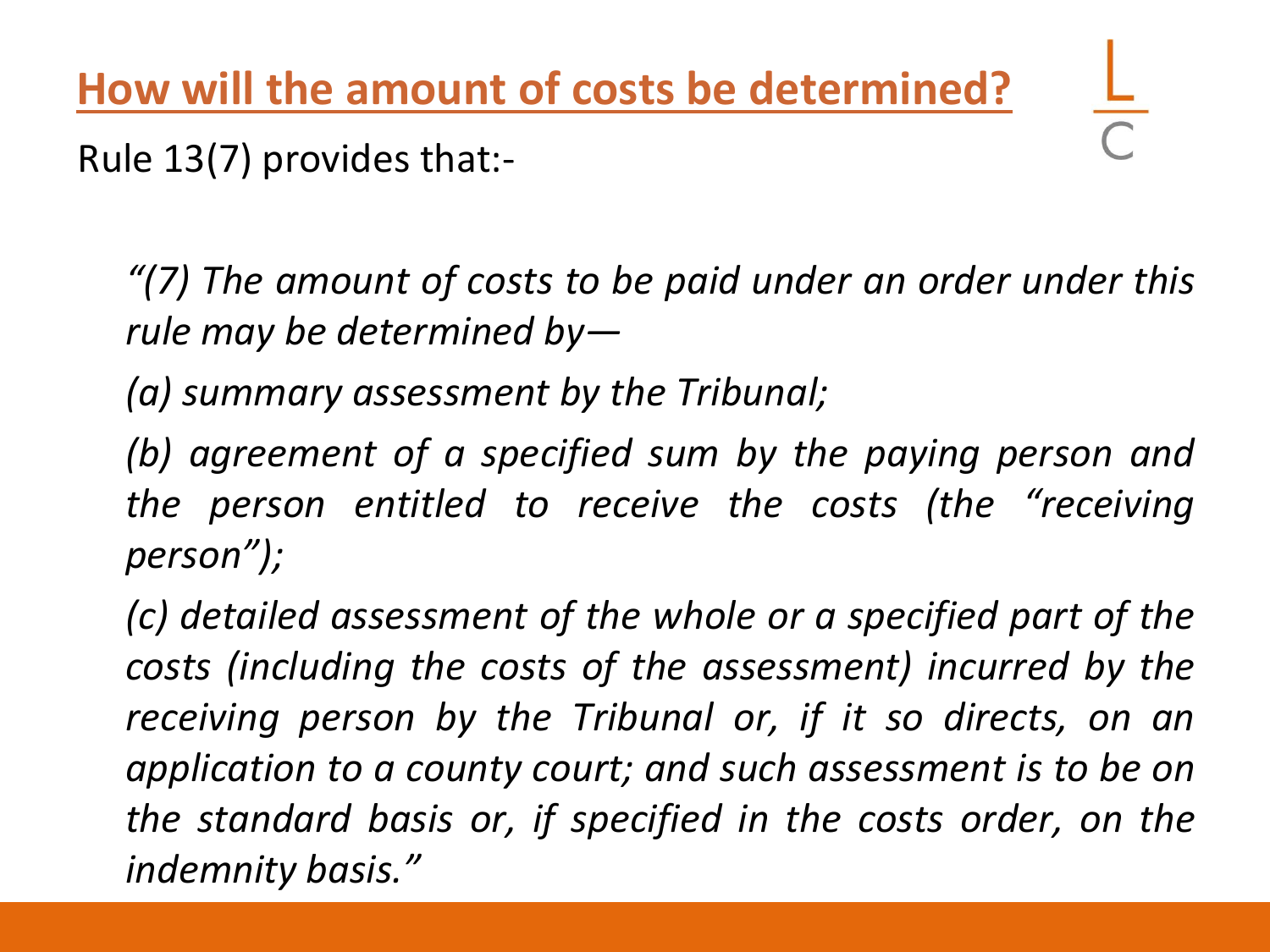Rule 13(8) provides that:-

*"(8) The [Civil](http://login.westlaw.co.uk/maf/wluk/app/document?src=doc&linktype=ref&context=67&crumb-action=replace&docguid=I71F54A60E42311DAA7CF8F68F6EE57AB) [Procedure](http://login.westlaw.co.uk/maf/wluk/app/document?src=doc&linktype=ref&context=67&crumb-action=replace&docguid=I71F54A60E42311DAA7CF8F68F6EE57AB) [Rules](http://login.westlaw.co.uk/maf/wluk/app/document?src=doc&linktype=ref&context=67&crumb-action=replace&docguid=I71F54A60E42311DAA7CF8F68F6EE57AB) [1998](http://login.westlaw.co.uk/maf/wluk/app/document?src=doc&linktype=ref&context=67&crumb-action=replace&docguid=I71F54A60E42311DAA7CF8F68F6EE57AB), [section](http://login.westlaw.co.uk/maf/wluk/app/document?src=doc&linktype=ref&context=67&crumb-action=replace&docguid=I64E19870E44A11DA8D70A0E70A78ED65) [74](http://login.westlaw.co.uk/maf/wluk/app/document?src=doc&linktype=ref&context=67&crumb-action=replace&docguid=I64E19870E44A11DA8D70A0E70A78ED65) (interest on judgment debts, etc) of the [County](http://login.westlaw.co.uk/maf/wluk/app/document?src=doc&linktype=ref&context=67&crumb-action=replace&docguid=I601C32E0E42311DAA7CF8F68F6EE57AB) [Courts](http://login.westlaw.co.uk/maf/wluk/app/document?src=doc&linktype=ref&context=67&crumb-action=replace&docguid=I601C32E0E42311DAA7CF8F68F6EE57AB) [Act](http://login.westlaw.co.uk/maf/wluk/app/document?src=doc&linktype=ref&context=67&crumb-action=replace&docguid=I601C32E0E42311DAA7CF8F68F6EE57AB) [1984](http://login.westlaw.co.uk/maf/wluk/app/document?src=doc&linktype=ref&context=67&crumb-action=replace&docguid=I601C32E0E42311DAA7CF8F68F6EE57AB) and the [County](http://login.westlaw.co.uk/maf/wluk/app/document?src=doc&linktype=ref&context=67&crumb-action=replace&docguid=I7BF51AE0E42311DAA7CF8F68F6EE57AB) [Court](http://login.westlaw.co.uk/maf/wluk/app/document?src=doc&linktype=ref&context=67&crumb-action=replace&docguid=I7BF51AE0E42311DAA7CF8F68F6EE57AB) [\(Interest](http://login.westlaw.co.uk/maf/wluk/app/document?src=doc&linktype=ref&context=67&crumb-action=replace&docguid=I7BF51AE0E42311DAA7CF8F68F6EE57AB) [on](http://login.westlaw.co.uk/maf/wluk/app/document?src=doc&linktype=ref&context=67&crumb-action=replace&docguid=I7BF51AE0E42311DAA7CF8F68F6EE57AB) [Judgment](http://login.westlaw.co.uk/maf/wluk/app/document?src=doc&linktype=ref&context=67&crumb-action=replace&docguid=I7BF51AE0E42311DAA7CF8F68F6EE57AB) [Debts\)](http://login.westlaw.co.uk/maf/wluk/app/document?src=doc&linktype=ref&context=67&crumb-action=replace&docguid=I7BF51AE0E42311DAA7CF8F68F6EE57AB) [Order](http://login.westlaw.co.uk/maf/wluk/app/document?src=doc&linktype=ref&context=67&crumb-action=replace&docguid=I7BF51AE0E42311DAA7CF8F68F6EE57AB) [1991](http://login.westlaw.co.uk/maf/wluk/app/document?src=doc&linktype=ref&context=67&crumb-action=replace&docguid=I7BF51AE0E42311DAA7CF8F68F6EE57AB) shall apply, with necessary modifications, to a detailed assessment carried out under paragraph (7)(c) as if the proceedings i[n](http://login.westlaw.co.uk/maf/wluk/app/document?src=doc&linktype=ref&context=67&crumb-action=replace&docguid=I71F54A60E42311DAA7CF8F68F6EE57AB) the Tribu[na](http://login.westlaw.co.uk/maf/wluk/app/document?src=doc&linktype=ref&context=67&crumb-action=replace&docguid=I71F54A60E42311DAA7CF8F68F6EE57AB)l had been proceedings in a court to which the [Civil](http://login.westlaw.co.uk/maf/wluk/app/document?src=doc&linktype=ref&context=67&crumb-action=replace&docguid=I71F54A60E42311DAA7CF8F68F6EE57AB) [Procedure](http://login.westlaw.co.uk/maf/wluk/app/document?src=doc&linktype=ref&context=67&crumb-action=replace&docguid=I71F54A60E42311DAA7CF8F68F6EE57AB) [Rules](http://login.westlaw.co.uk/maf/wluk/app/document?src=doc&linktype=ref&context=67&crumb-action=replace&docguid=I71F54A60E42311DAA7CF8F68F6EE57AB) [1998](http://login.westlaw.co.uk/maf/wluk/app/document?src=doc&linktype=ref&context=67&crumb-action=replace&docguid=I71F54A60E42311DAA7CF8F68F6EE57AB) apply."*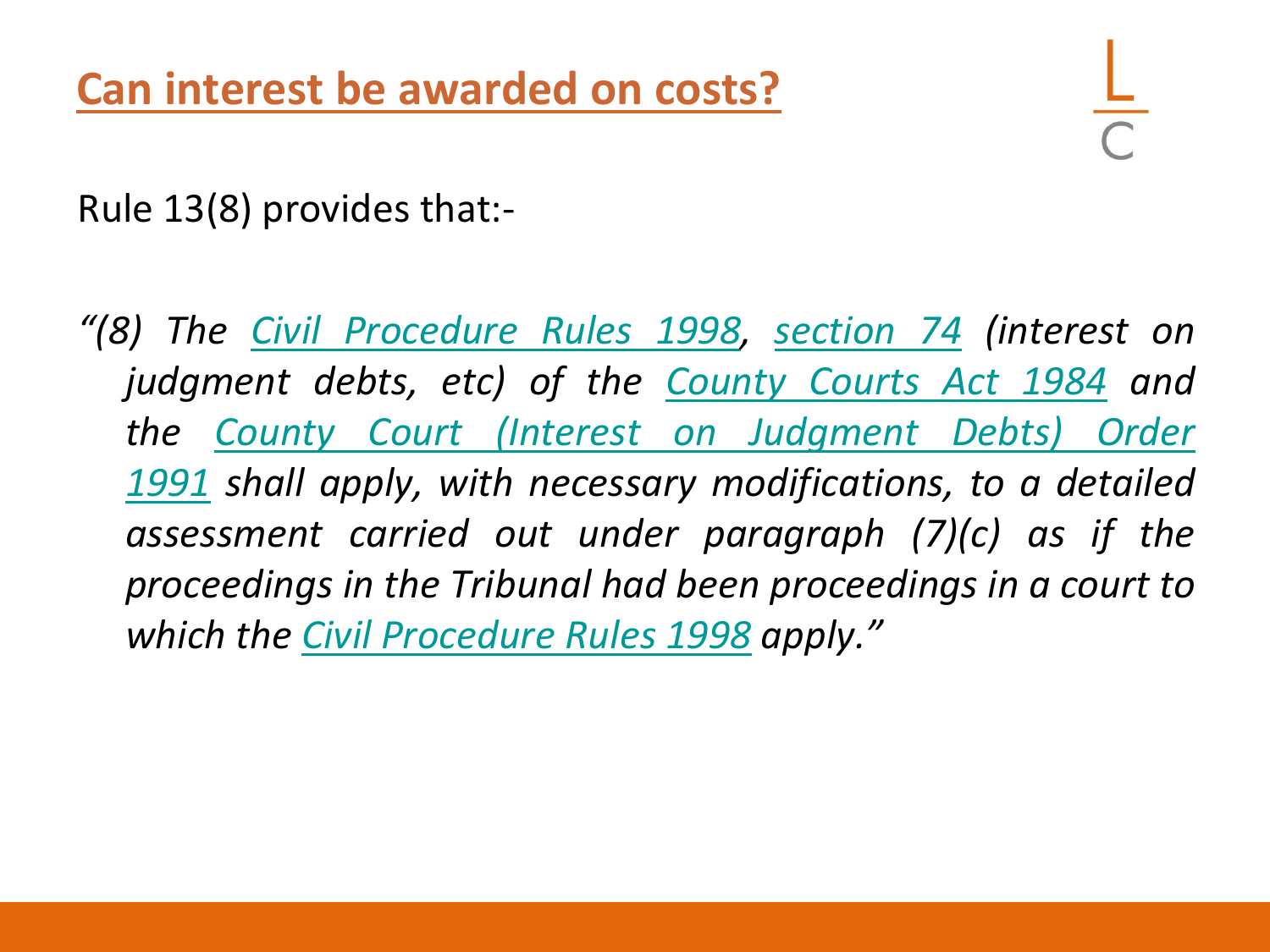**Can the Tribunal make an order for a payment on account of costs?**

Rule 13(9) provides that:-

*"(9) The Tribunal may order an amount to be paid on account before the costs or expenses are assessed."*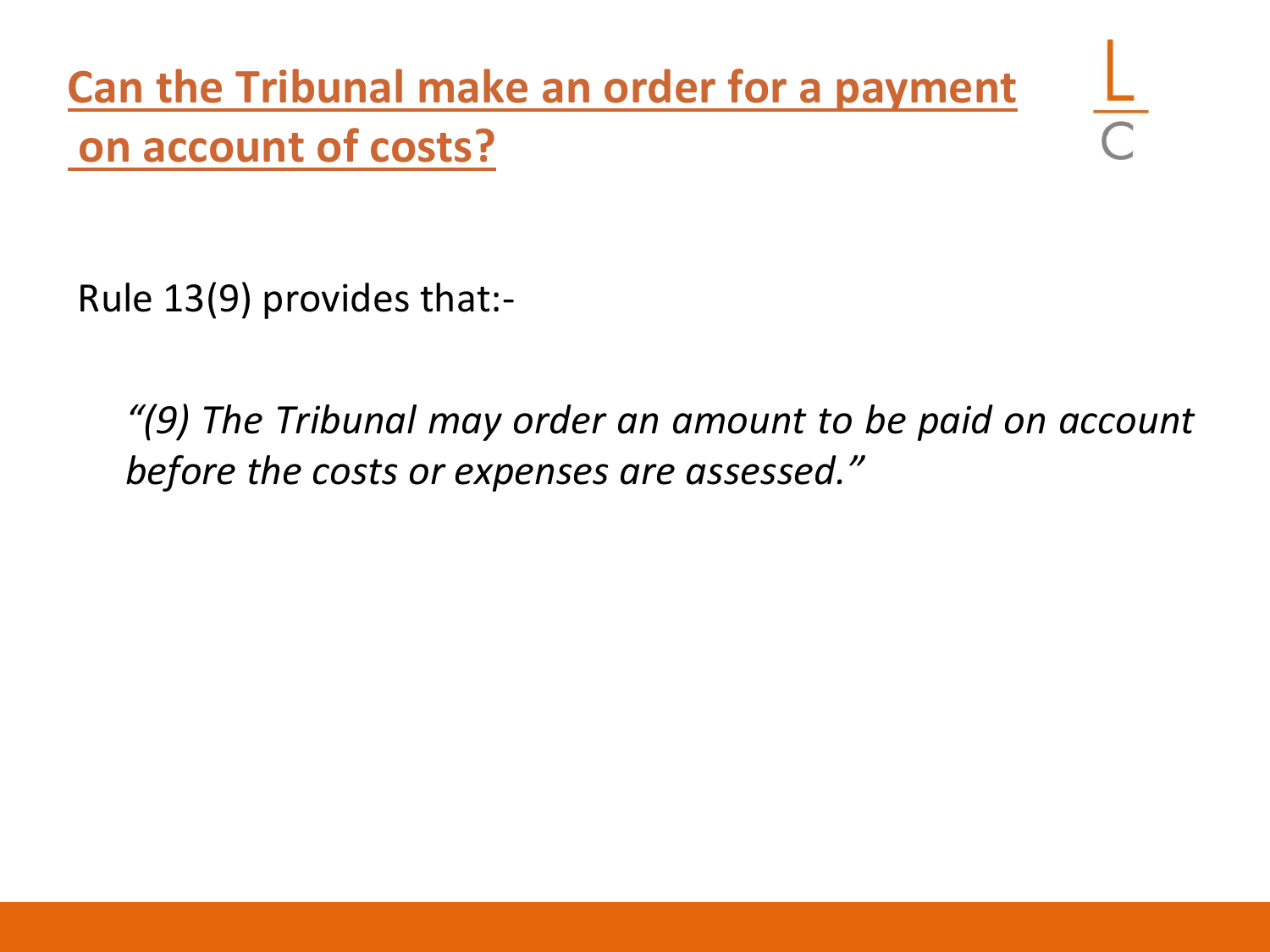The old rules on costs apply to cases which began before 1 July 2013. This is the effect of paragraph 3(7) of Schedule 3 w*hich provides as follows:-*

*"An order for costs may only be made if, and to the extent that, an order could have been made before 1st July 2013."*